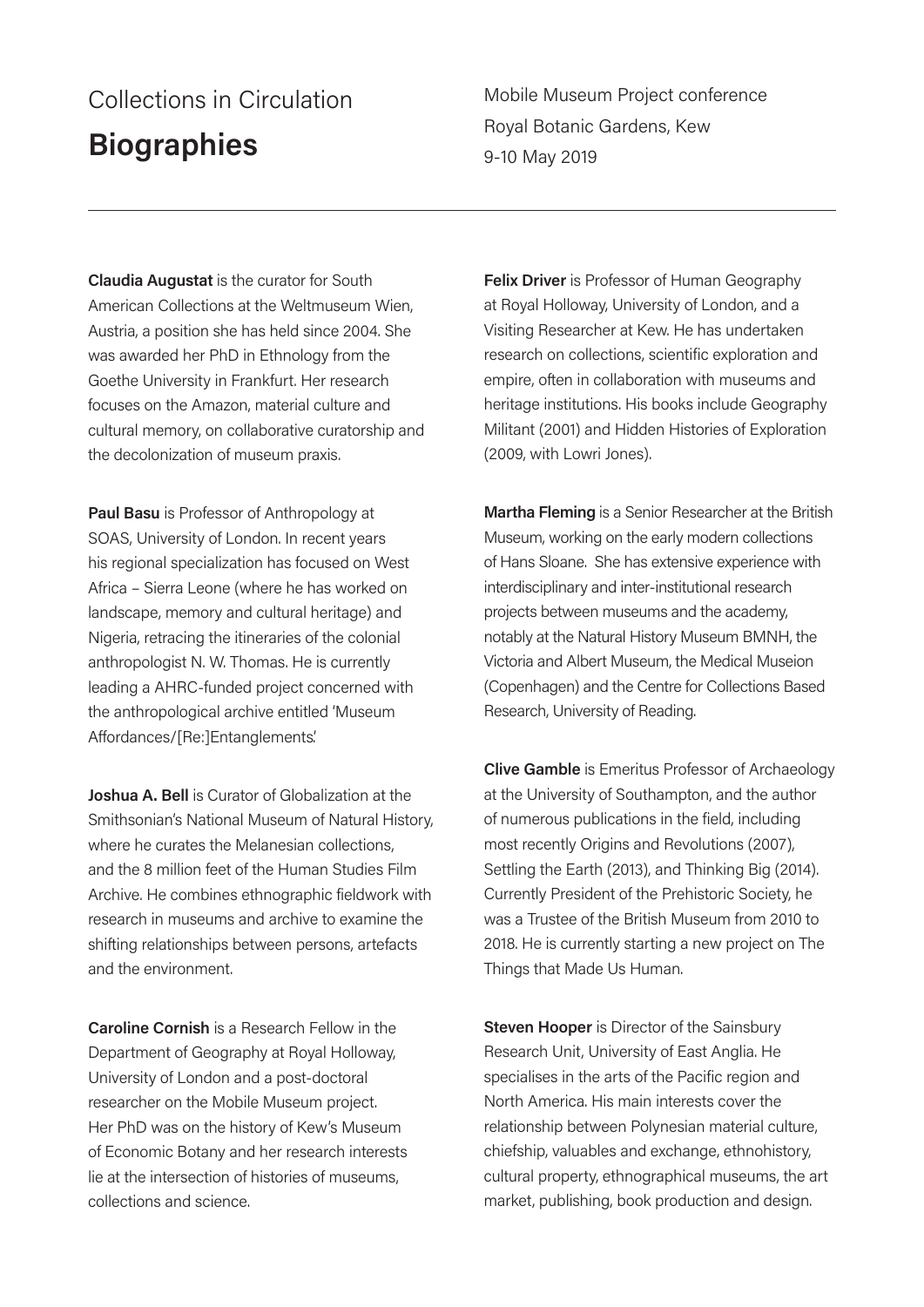**Karen Jacobs** is a Senior Lecturer in the Arts of the Pacific at the Sainsbury Research Unit, University of East Anglia. Her research is interdisciplinary, combining art-historical, anthropological and museological approaches and focuses broadly on Pacific arts, and the dynamic processes by which persons and objects are interrelated. Her research regions have included Fiji and the Kamoro region in West Papua.

**Tony Kanellos** is Cultural Collections Manager and Curator of Economic Botany at the Santos Museum of Economic Botany, Adelaide Botanic Gardens. In this role, he is responsible for the management of all of the non-living parts of the museum collection at Adelaide, including historic statues, paintings, photographs and the museum itself.

**Sally Gregory Kohlstedt** is Professor in the History of Science and Technology at the University of Minnesota, where she focuses on science in American culture. Her recent research has emphasized museums and education, sites of intersection between science and various audiences, as well as on issues of women, gender and science.

**Luciana Martins** is Professor of Latin American Visual Cultures at Birkbeck, University of London and Visiting Researcher at the Royal Botanic Gardens, Kew. She is currently working on a monograph entitled Drawing Together: The Visual Archive of Expeditionary Travel, supported by the Leverhulme Trust; and a Brazil-UK collaborative research programme with Kew on the biocultural collections of Richard Spruce.

**Mark Nesbitt** is a Senior Research Leader and Curator of the Economic Botany Collection at the Royal Botanic Gardens, Kew, and a Visiting Professor at Royal Holloway. His interests encompass human-plant interactions from prehistory to the current day, particularly as revealed through collections such as those at Kew. His current research includes plants and empire, through the Mobile Museum project, the history of materials such as rubber, paper and bark-cloth, and the history of medicine.

**Laura Newman** is Post-Doctoral Research Assistant working on the Mobile Museum project, Royal Holloway, University of London. Her PhD thesis at King's College London and the Science Museum looked at how the bacteriological sciences helped to shape the British workplace from c.1880-1940. She is currently in the process of converting her thesis into a monograph for Routledge (expected 2020).

**Catherine A. Nichols** is an Advanced Lecturer in Cultural Anthropology and Museum Studies at Loyola University Chicago, where she directs the May Weber Ethnographic Study Collection. Her research considers the exchange of anthropological duplicates from the Smithsonian Institution and Field Museum. In addition to curatorial work, she is currently developing critical digital projects with museum databases and archival systems.

**Jude Philp** is Senior Curator of the Macleay Museum, Sydney, and is interested in increasing the purposefulness of museum holdings through stimulating research. As an anthropologist concerned with 19th century history, she heads the Merchants and Museums ARC funded project into the commerce in zoological museum collections in the 19th century, and is a member of the Excavating Macgregor research team investigating the making and dispersal of the Official British New Guinea collections.